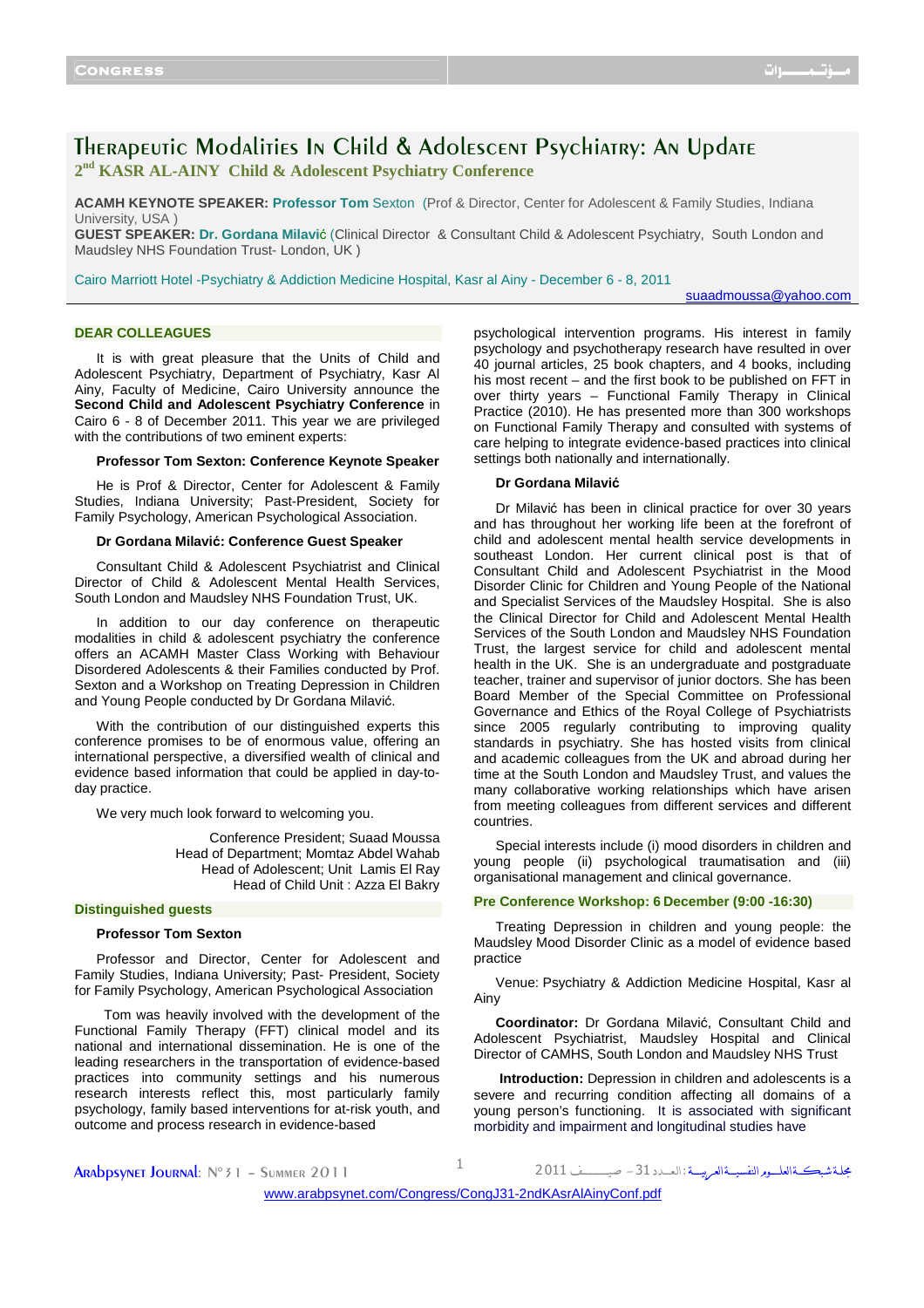identified substantial continuity of youth depression into adulthood. Early recognition, identification and treatment of the disorder reduce the risks associated with the disorder and improve outcomes for children and young people.

**Objectives:** This workshop will provide an opportunity to learn about current evidence-based treatments for child and adolescent depression, including both psychological and pharmacological therapeutic interventions. There will be an emphasis on the basic principles of Cognitive Behavioural Therapy.

**Methods:** Recommendations for clinical practice will be reviewed against a background of growing research and within the context of the National Institute of Clinical Excellence Guidelines (NICE). The methodology applied to running the National and Specialist Mood Disorder Services at the Maudsley Hospital will be described. Teaching methods will include case illustration, video vignettes and group discussion. Comparisons will be made between UK and local practice and attendees will be encouraged to contribute with their own case material.

**Results:** Group participants will have the opportunity to learn about the presentation and clinical features of depression in youth, the research underlying the clinical practice recommendations and the principles of treating depression in this age group.

**Conclusions:** Adherence to evidence based practice and proven treatment methods lead to improved outcomes for children and young people presenting with depression.

1.NICE (2005) Depression in children and young people: Identification and management in primary, community and secondary care, London, UK: The British Psychological Society and the Royal College of Psychiatrists

2. American Academy of Child and adolescent psychiatry (AACAP) ( 2007) Practice Parameter for the assessment and treatment of children and adolescents with depressive disorders. Journal of the American academy of Child and adolescent Psychiatry, 46, 1503-1526

3.Dubicka et al. Pharmacological Treatment of Depression and Bipolar Disorder in Children and Adolescents. Advances in Psychiatric Treatment (2010), vol. 16, 402–412

4. Dubicka, B., Elvins, R., Roberts, C., Chick, G., Wilkinson, P., & Goodyer, I.M. (2010). Combined treatment with cognitive-behavioural therapy in depression: A metaanalysis. British Journal of Psychiatry, 197, 433-440.

5. Brent, D.A., & Malouf, F.T. (2009). Paediatric depression: is there evidence to improve evidence-based treatments? Journal of Child Psychology & Psychiatry, 50, 143-152.

## **ACAMH Master Class: 8 December (9:00 -16:30).**

Working with Behaviour Disordered Adolescents & their Families

Class Leader: Prof. Tom Sexton

Venue: Psychiatry & Addiction Medicine Hospital, Kasr al Ainy

#### **Overview of the Day**

Adolescents with behaviour disorders represent some of the most challenging cases facing the clinician. The focus of this Master Class aims to address this by looking at the clinical application of FFT in ways that are relevant to typical practice and demonstrating how Functional Family Therapy, an evidence based family treatment, offers a fundamental approach for clinicians to use to conceptualize cases, assess treatment relevant factors, and systematically conduct family therapy.

## **The format will be a mixture of**

- Presentation and discussion of the FFT Clinical Model
- Video presentations of cases in each phase of treatments

• Methods to bring treatment fidelity and creativity into the practice room

• Integrating systematic process and outcome measurement into the FFT clinical treatment system

#### **Issues to be covered during the Day**

• The Context: adolescents, family therapy, and the rise of evidence based treatment

• Using FFT as a core case conceptualization approach that emphasizes:

- o the relational basis of symptom assessment
- o functionally oriented case conceptualizations
- o theme hints and clinical hypotheses
- FFT as a treatment model with a focus on:

o moving through the FFT phases with the changing goals and related therapist skills needed

o matching the model to the unique family in a way that balances model specific structure and clinical creativity making sure that the process is both family drive and model specific

o integrating own personal style into FFT

• Keeping FFT effective over time: Continuous Quality Improvement focused specifically on:

o Importance of fidelity in "real world"

o Clinician friendly methods to integrate fidelity, process and outcome measurement into treatment

o The role of real time clinical feedback in session planning

# **Registration**

**Workshop, December 6, 2011** 

300 L. E. for Egyptians and ACAMH members and 300 USD for Non Egyptians)

## **Day Conference, December 7, 2011**

Registration for the day conference with Servo Egypt (300 L.E. for Egyptians & ACAMH members, 300 USD for Non Egyptians)

### **Master Class, December 8, 2010**

300 L. E. for Egyptians and ACAMH members and 300 USD for Non Egyptians)

مجلةشبكــةالعلـــورالنفسيــةالعربيـــة:العــدد 31 – صيــــــــف 2011

Arabpsynet Journal: N°<sup>31</sup> – Summer 2011 <sup>2</sup>

[www.arabpsynet.com/Congress/CongJ31-2ndKAsrAlAinyConf.pdf](www.arabpsynet.com/Congress/CongJ31-2ndKAsrAlAinyConf.pdf )